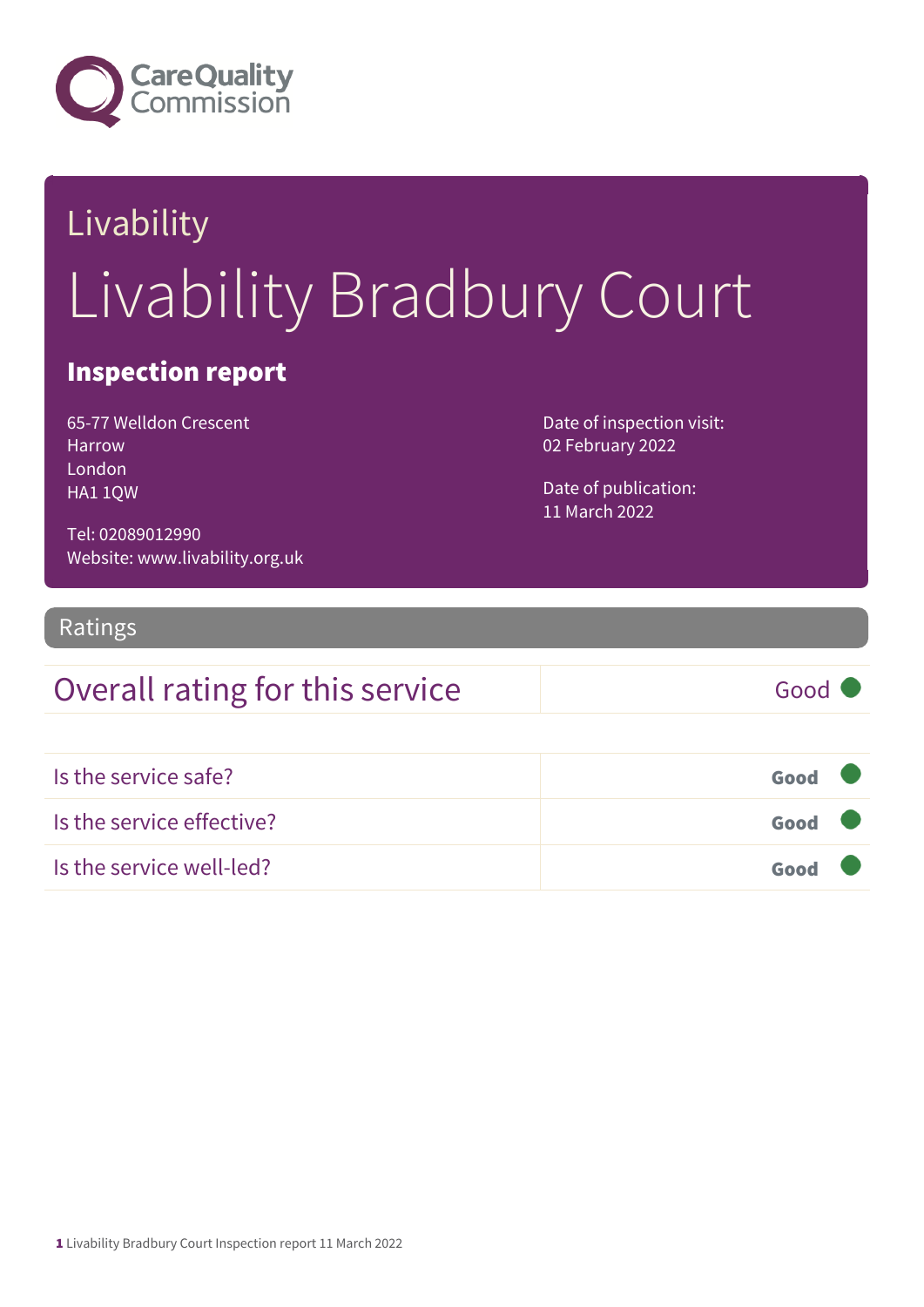## Summary of findings

### Overall summary

We expect health and social care providers to guarantee people with a learning disability and autistic people respect, equality, dignity, choices and independence and good access to local communities that most people take for granted. 'Right support, right care, right culture' is the guidance CQC follows to make assessments and judgements about services supporting people with a learning disability and autistic people and providers must have regard to it.

#### About the service

Livability – Bradbury Court is a care home that accommodates up to 21 people across two floors, each of which has separate adapted facilities. At the time of the inspection 18 people lived at the service. People who used the service had physical disabilities. Five people living at Bradbury Court had a diagnosis of a learning disability as well as a physical disability. Most people lived there permanently, and some people spent short periods there to receive respite from their main carers.

#### People's experience of using this service and what we found

People's experience of the service was positive. They were protected from the risk of harm and abuse. There were effective systems and processes in place to minimise risks. Medicines were managed safely, and care staff had been recruited safely. Feedback from people showed there were no issues with the number of staff deployed.

People's needs were assessed, and care plans reflected their needs. Meals provided were discussed with people who used the service and where people required support to eat this was done appropriately. Staff were skilled and knowledgeable about people's needs and had access to an extensive training programme to learn new skills and update their knowledge. The environment was well maintained and decorated and suitable to people's needs. People were supported to have maximum choice and control of their lives and staff supported them in the least restrictive way possible and in their best interests; the policies and systems in the service supported this practice.

The provider had a range of quality assurance processes, including systems necessary to maintain safe environments. The registered manager and their deputy ensured policies and procedures met current legislation and were up to date. People who used the were asked of their views about the quality of the service.

The service was able to demonstrate how they were meeting the underpinning principles of Right support, right care, right culture.

Right support: Model of care and setting maximised people's choice, control and Independence. For example, people were encouraged and empowered to make their own decisions. Care staff ensured that people were supported and gave people daily choices which were appropriate to their needs and level of understanding and ability.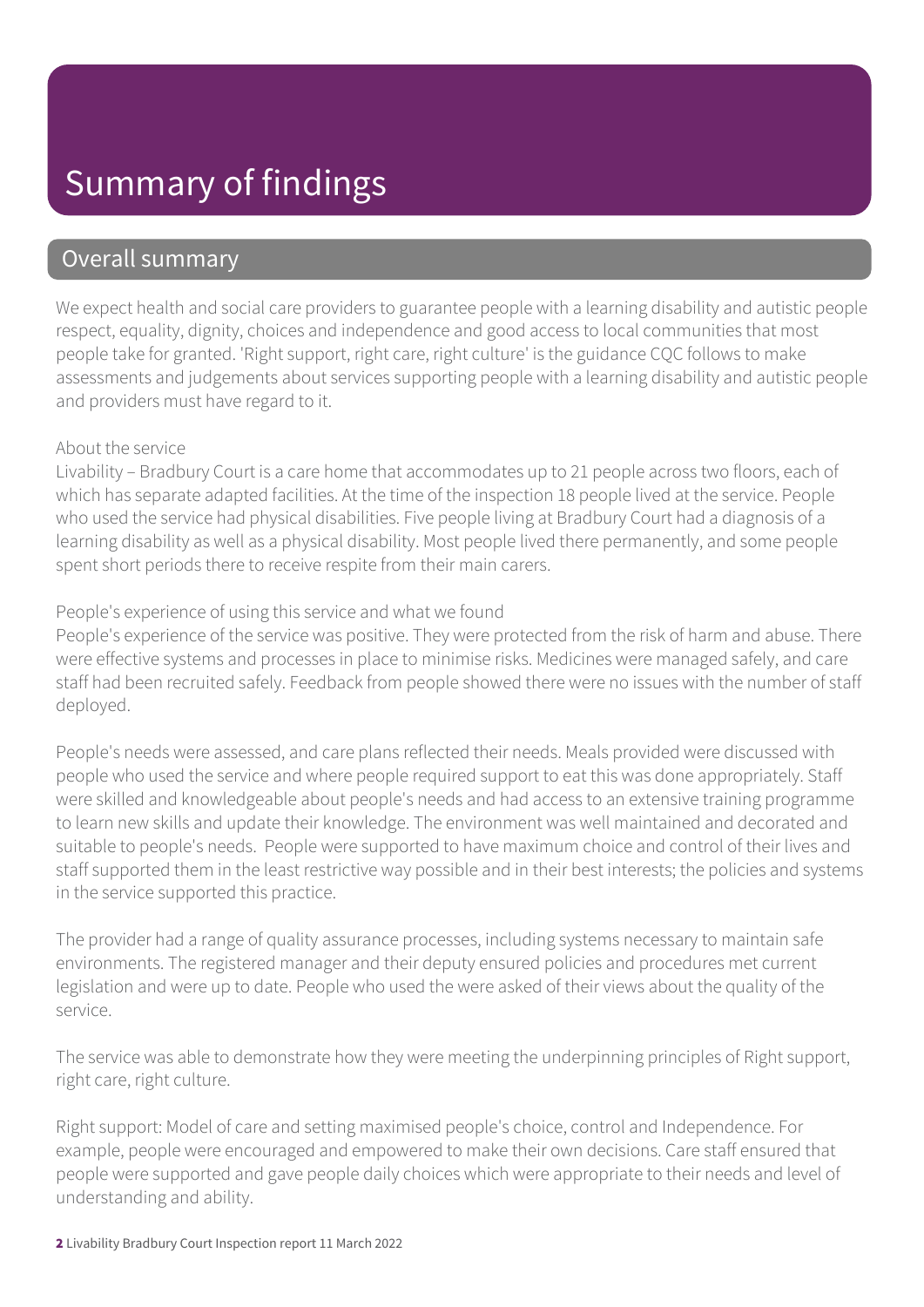Right care: Care was person-centred and promoted people's dignity, privacy and human rights. Staff knew people well and established positive relationships with them. Peoples dignity, privacy and human rights were maintained. While people were treated and supported as an individual and we saw that the service had made improvements around providing individual stimulating activities.

Right culture: Ethos, values, attitudes and behaviours of leaders and care staff ensured people using services lead confident, inclusive and empowered lives. People who used the service accessed the local community for activities and day to day tasks such as shopping for personal items independently or with staff support. People were put first, and activities and facilities were tailored towards peoples wishes and needs. The new leadership team was open and transparent and easy to talk to. They listened to people who used the service, staff and visitors to discuss concerns and improve the service for people who used the service.

For more details, please see the full report which is on the CQC website at www.cqc.org.uk

Rating at last inspection and update - The last rating for this service was requires improvement (published 24 December 2019)

The provider completed an action plan after the last inspection to show what they would do and by when to improve.

At this inspection we found improvements had been made and the provider was no longer in breach of regulations.

#### Why we inspected

This inspection was prompted by a review of the information we held about this service.

We looked at infection prevention and control measures under the Safe key question. We look at this in all care home inspections even if no concerns or risks have been identified. This is to provide assurance that the service can respond to COVID-19 and other infection outbreaks effectively. This included checking the provider was meeting COVID-19 vaccination requirements.

We carried out an unannounced comprehensive inspection of this service on 25 September 2019. We found breaches of legal requirements during this inspection. The provider completed an action plan after the last inspection to show what they would do and by when to improve the management of medicines and the effectiveness of the quality monitoring of medicines administration

We undertook this focused inspection to check they had followed their action plan and to confirm they now met legal requirements. This report only covers our findings in relation to the Key Questions Safe, Effective and Well-led which contain those requirements.

For those key questions not inspected, we used the ratings awarded at the last inspection to calculate the overall rating. The overall rating for the service has changed from Requires Improvement to Good. This is based on the findings at this inspection.

You can read the report from our last comprehensive inspection, by selecting the 'all reports' link for Bradbury Court on our website at www.cqc.org.uk.

#### Follow up

We will continue to monitor information we receive about the service, which will help inform when we next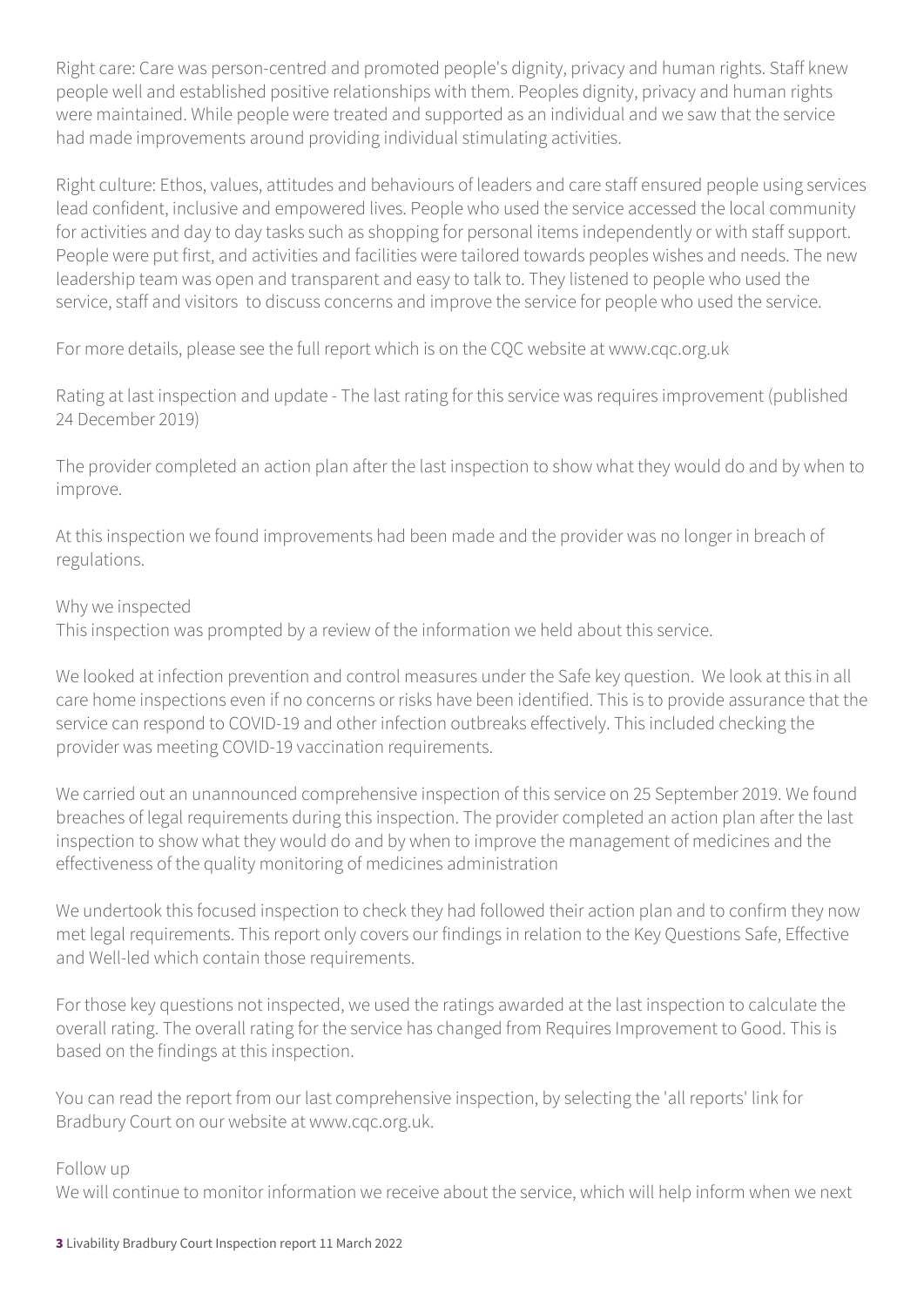inspect.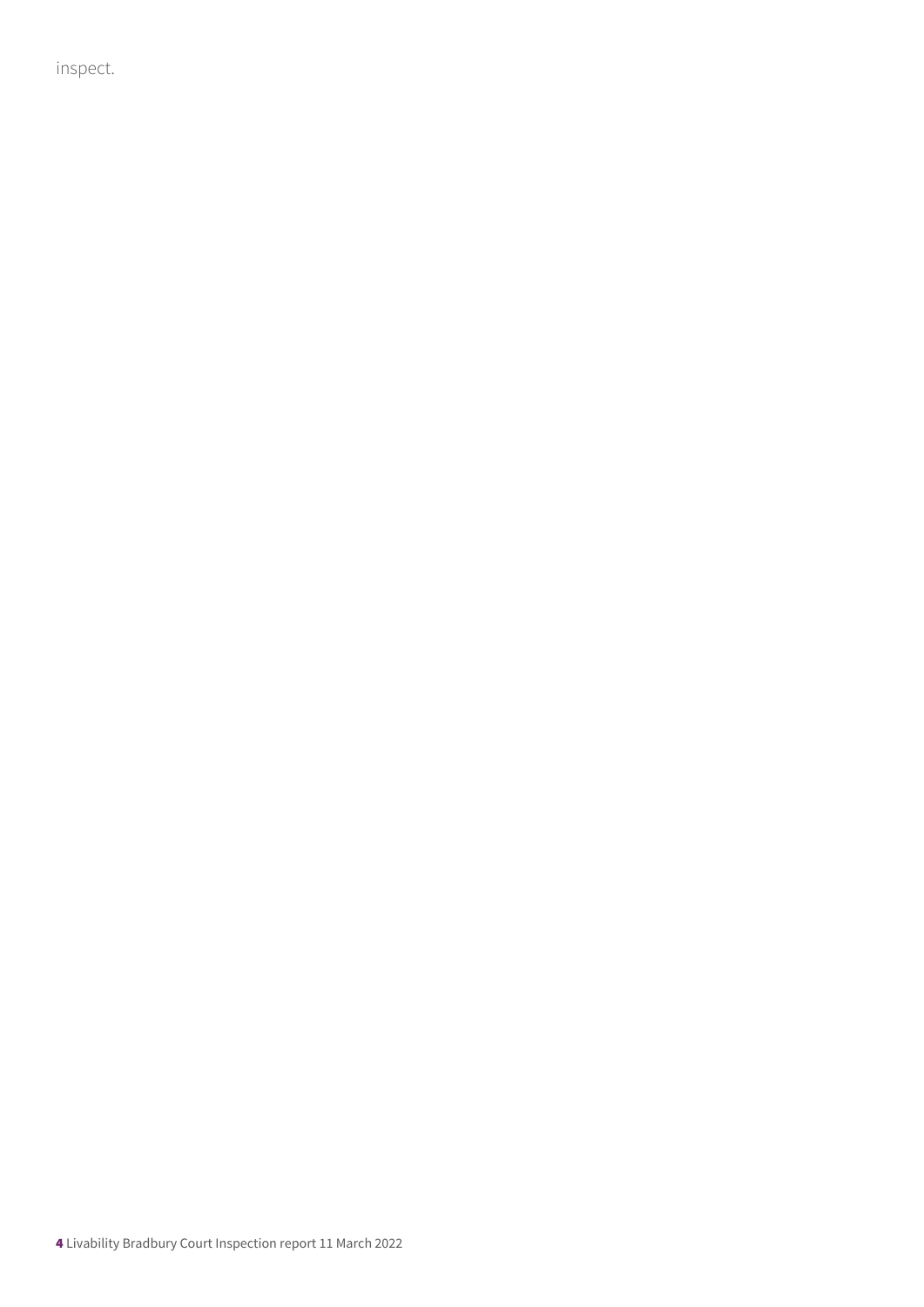### The five questions we ask about services and what we found

We always ask the following five questions of services.

| Is the service safe?                         | Goo  |
|----------------------------------------------|------|
| The service was safe.                        |      |
| Details are in our safe findings below.      |      |
| Is the service effective?                    | Good |
| The service was effective.                   |      |
| Details are in our effective findings below. |      |
| Is the service well-led?                     | Good |
| The service was well-led.                    |      |
| Details are in our well-Led findings below.  |      |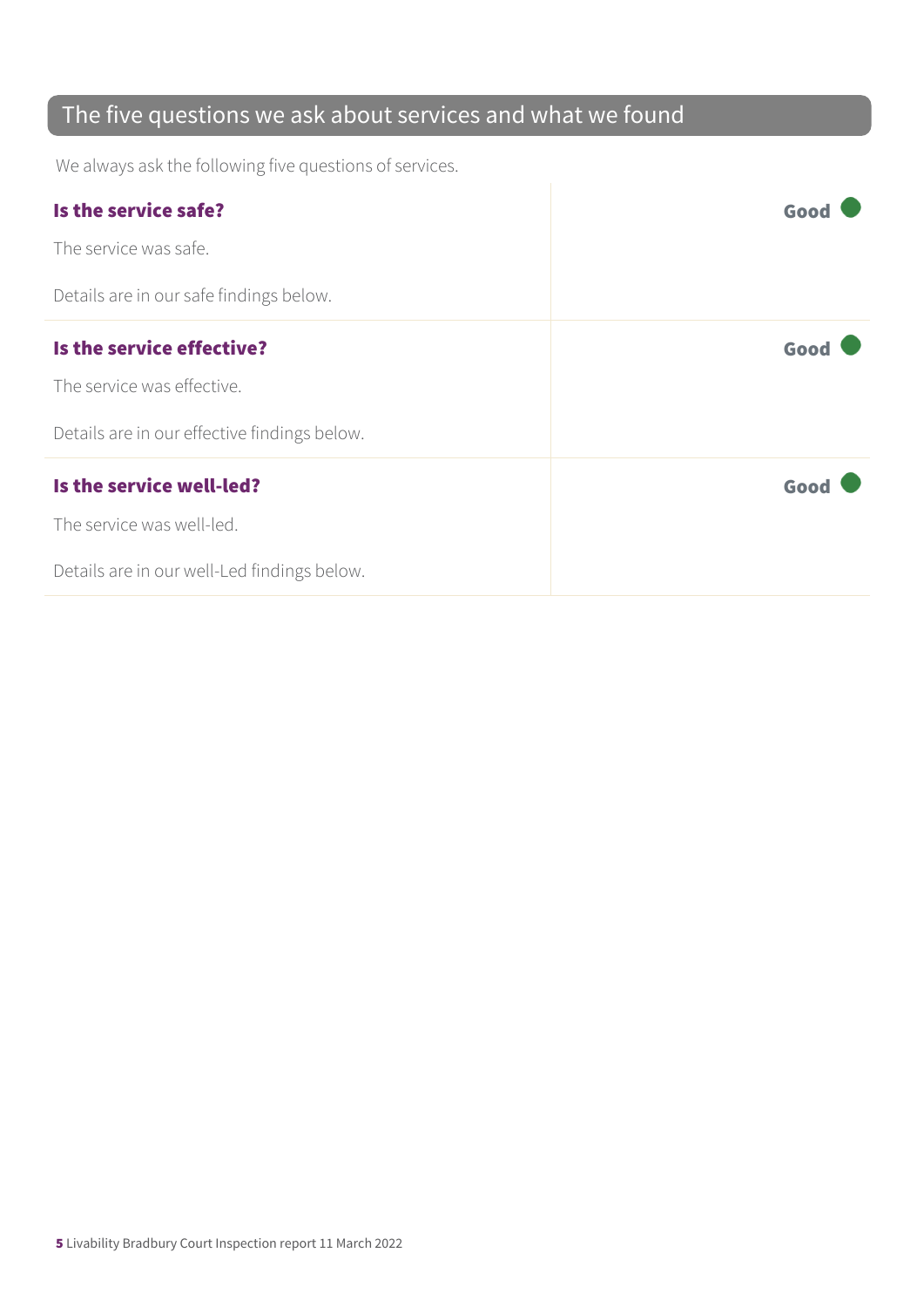

# Livability Bradbury Court Detailed findings

## Background to this inspection

#### The inspection

We carried out this inspection under Section 60 of the Health and Social Care Act 2008 (the Act) as part of our regulatory functions. We checked whether the provider was meeting the legal requirements and regulations associated with the Act. We looked at the overall quality of the service and provided a rating for the service under the Care Act 2014.

As part of this inspection we looked at the infection control and prevention measures in place. This included checking the provider was meeting COVID-19 vaccination requirements. This was conducted so we can understand the preparedness of the service in preventing or managing an infection outbreak, and to identify good practice we can share with other services.

Inspection team The inspection was carried out by one inspector.

#### Service and service type

Bradbury Court is a 'care home'. People in care homes receive accommodation and nursing and/or personal care as a single package under one contractual agreement dependent on their registration with us. CQC regulates both the premises and the care provided, and both were looked at during this inspection.

The service had a manager registered with the Care Quality Commission. This means that they and the provider are legally responsible for how the service is run and for the quality and safety of the care provided.

Notice of inspection This inspection was unannounced.

#### What we did before the inspection

We reviewed information we had received about the service since the last inspection. We sought feedback from the local authority and professionals who work with the service. We used the information the provider sent us in the provider information return (PIR). This is information providers are required to send us annually with key information about their service, what they do well, and improvements they plan to make.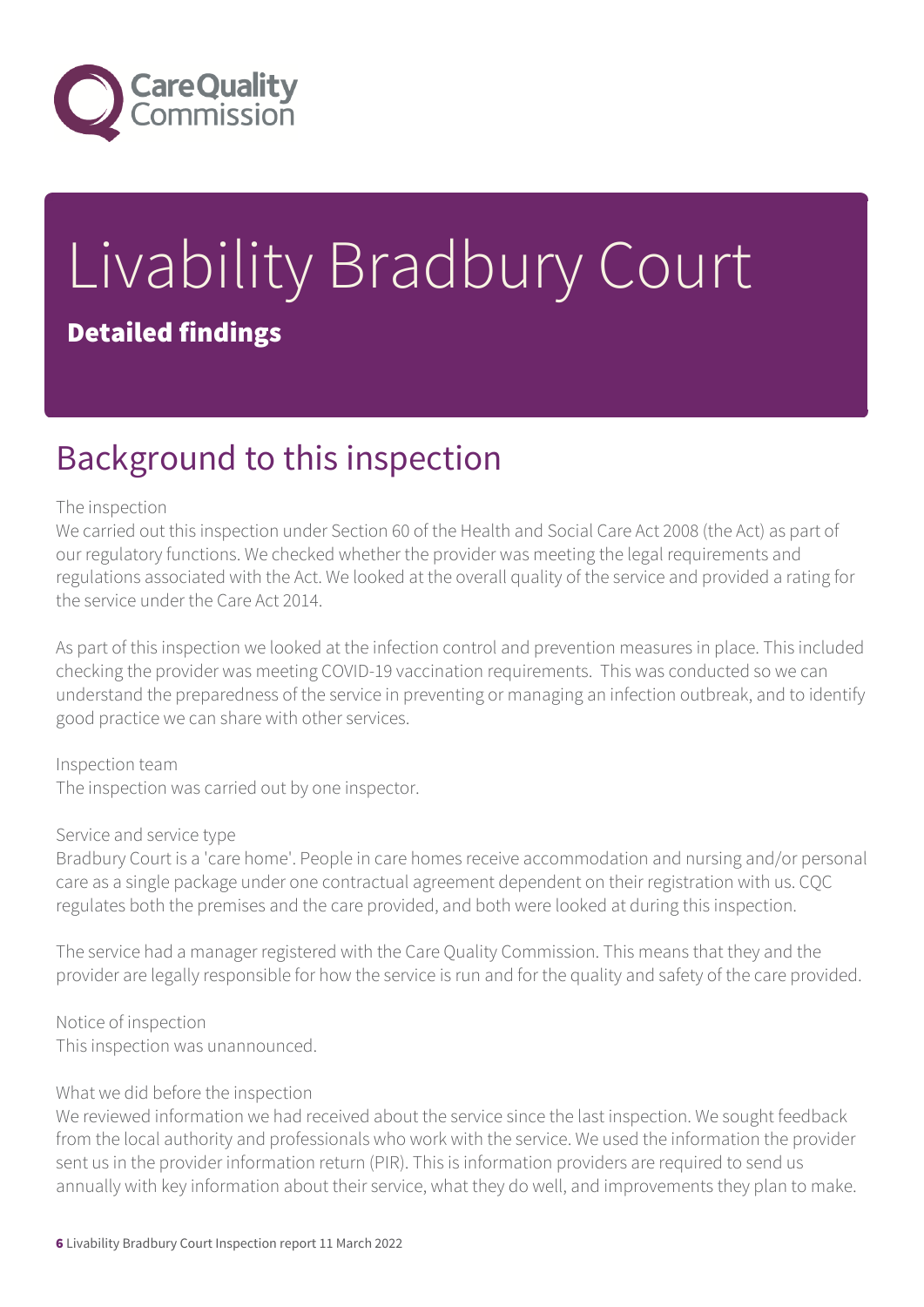We used all this information to plan our inspection.

#### During the inspection-

We spoke with four people who used the service about their experience of the care provided. We spoke with five staff this included the registered manager, the deputy manager and care staff.

We reviewed a range of records. This included four people's care records and multiple medicines records. We looked at three staff files in relation to recruitment and staff supervision. We reviewed a variety of documents relating to the management of the service, including policies and procedures.

#### After the inspection –

We continued to seek clarification from the provider to validate the evidence found. This included quality assurance documentation and training information.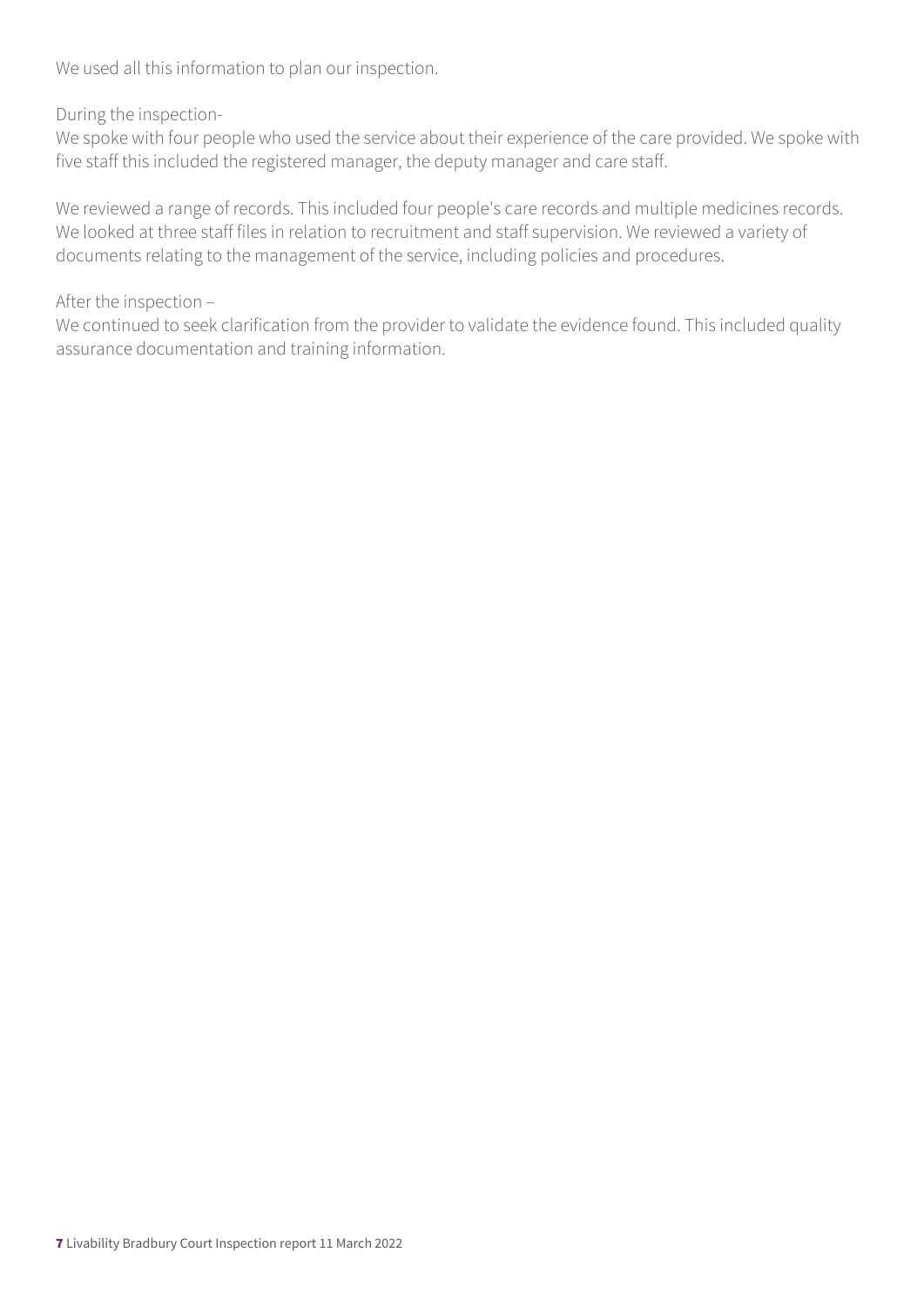### Is the service safe?

# Our findings

Safe – this means we looked for evidence that people were protected from abuse and avoidable harm.

At our last inspection we rated this key question requires improvement. At this inspection the rating has changed to good. This meant people were safe and protected from avoidable harm.

Using medicines safely

• Medicines for people who used the service were managed safely.

• We assessed progress with any areas for improvement identified in our last inspection of September 2019 to determine if medicines were managed safely. We found examples of good practice in relation to the management of medicines, including storage, disposal, completion of medicine records (MARs), and the administration of medicines.

• The service had improved their systems around the administration of medicines. All medicines were counted and audited following each medicines round to ensure that they had been administered correctly and people received their medicines as prescribed. As a result of this medicines errors reduced.

• Staff received regular medicines training and their competency was assessed to ensure they followed the agreed practice around administration, recording, storage and disposal of medicines.

• All people had a medicines profile and risk assessment to provide clear guidance to staff of how people were supported around their medicines.

• The registered manager audited peoples medicines in regular intervals to respond to any irregularities swiftly and safeguard people against their medicines being administered inappropriately.

• People who used the service told us that they had no concerns around how they received assistance around their medicines. One person told us, "They [staff] help me with my tablets, they explain what tablets they give me."

• The service adheres to STOMP (stopping over medication of people with a learning disability), autism or both with psychotropic medicines. It is a national project involving many different organisations which are helping to stop the overuse of these medicines.

#### Learning lessons when things go wrong

• The service ensured that accidents and incidents in relation to people who used the service were audited and analysed to minimise the risk of them happening again.

• During our inspection in September 2019 we were concerned how the service was dealing with incidents of medicines errors. During this inspection we found that the service had made improvements. For example, the registered manager had introduced a robust medicine monitoring system and any incidents in relation to the administration were analysed and an action plan was put into place to reduce the risk of such incident happening in the future again.

• Accidents and incidents were monitored. There was a system for managing accidents and incidents to reduce the risk of them reoccurring. There were clear records to show how the service had managed incidents to make improvements to the service. For example, incidents were discussed with staff during team meetings and supervisions, Staff understood their duty to raise concerns and report incidents and near misses.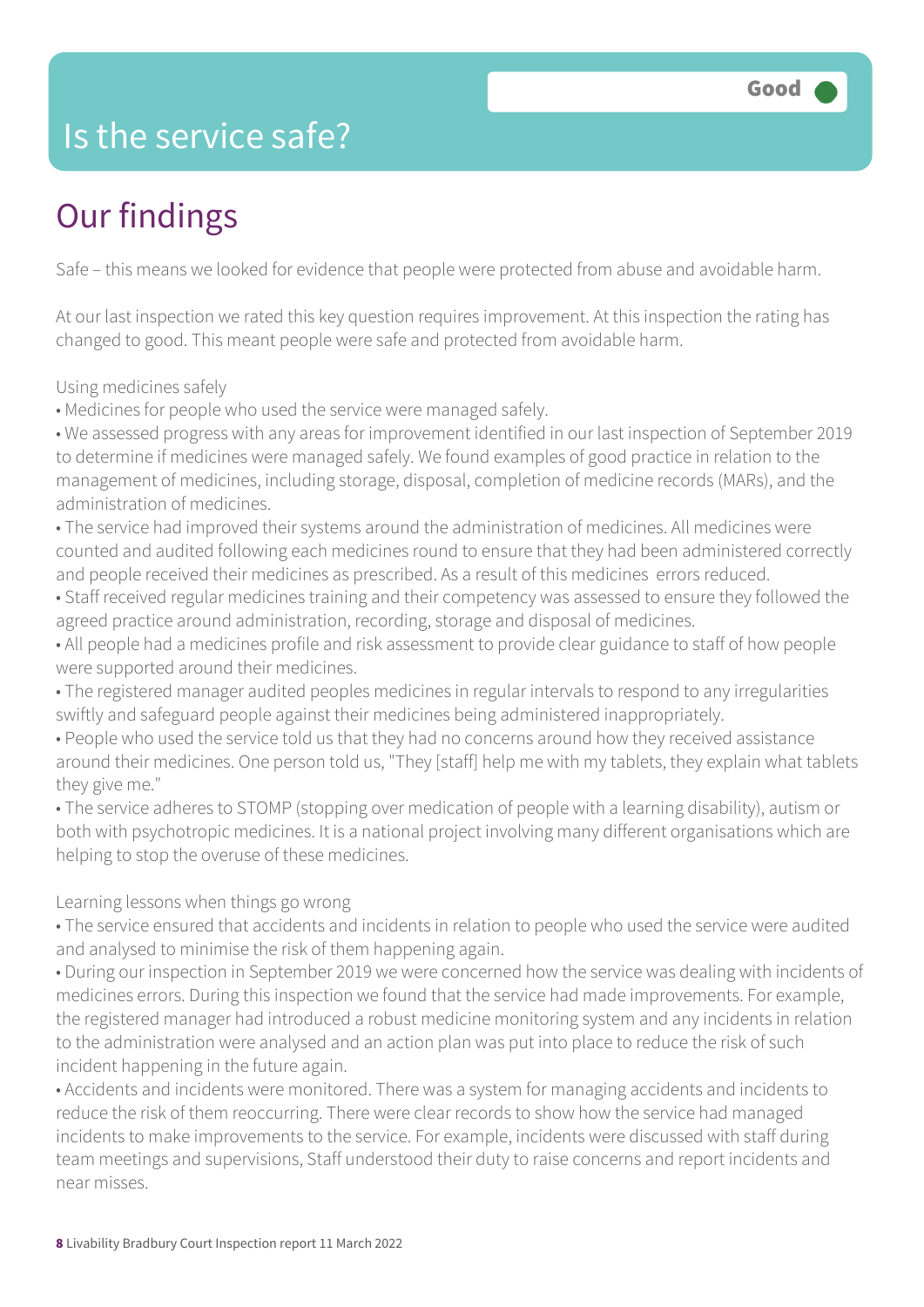Systems and processes to safeguard people from the risk of abuse

• Robust systems and processes were in place safeguarding people who used the service of the risk of harm and abuse.

• People told us they felt safe in staff presence. One person told us, I am very safe, they [staff] look after me very well." Another person said, "I am very safe here, the hospital is near, the GP just around the corner, I like living here."

• The registered manager showed over the past twelve months that the service responded to any safeguarding allegations and reported them swiftly to the appropriate authorities and undertook in-depth investigations. For example, a recent concern raised by a family member had been investigated in-depth and an action plan had been put into place to reduce the risk of similar events from happening again in the future.

• External health and social care professionals confirmed that the number of concerns they received had reduced, and overall, they were satisfied with how the service dealt with any concerns.

• Staff received training in safeguarding people from abuse and what action to take if they were concerned about people's safety. Staff we spoke with understood how to protect people from harm. They told us, "I would always report anything to the registered manager or a senior member of staff on shift."

#### Assessing risk, safety monitoring and management

• There were effective systems and processes in place to minimise risks to people. Risks to people had been identified, assessed and reviewed.

• Care plans provided information about how to support people to ensure risks were reduced. This included risks arising from medical conditions such as diabetes and environmental hazards. The environment was free from visible hazards.

• Each person's support plan was personalised to them. Care staff were aware of the triggers to specific behaviours that may challenge the service and used the least restrictive way to make sure people were safe. • Where people were not able to contribute to their risk assessments due to communication difficulties the service ensured that relatives and advocates were involved in this process and their views and contributions were sought.

#### Staffing and recruitment

• There were sufficient care staff deployed to keep people safe. The service did not experience any workforce pressures due to the COVID 19 pandemic. People told us that staff responded to their needs swiftly. One person said, "If I ring the bell staff come fairly quick. There are enough staff around to help me." • Appropriate recruitment checks had been carried out for all care workers. Their personnel records showed pre-employment checks had been carried out. Checks included, at least two references, proof of identity and Disclosure and Barring checks (DBS). These checks helped to ensure only suitable applicants were offered work with the service.

Preventing and controlling infection

- We were assured that the provider was preventing visitors from catching and spreading infections.
- We were assured that the provider was meeting shielding and social distancing rules.
- We were assured that the provider was admitting people safely to the service.
- We were assured that the provider was using PPE effectively and safely.
- We were assured that the provider was accessing testing for people using the service and staff.

• We were assured that the provider was promoting safety through the layout and hygiene practices of the premises.

• We were assured that the provider was making sure infection outbreaks can be effectively prevented or managed.

• We were assured that the provider's infection prevention and control policy was up to date.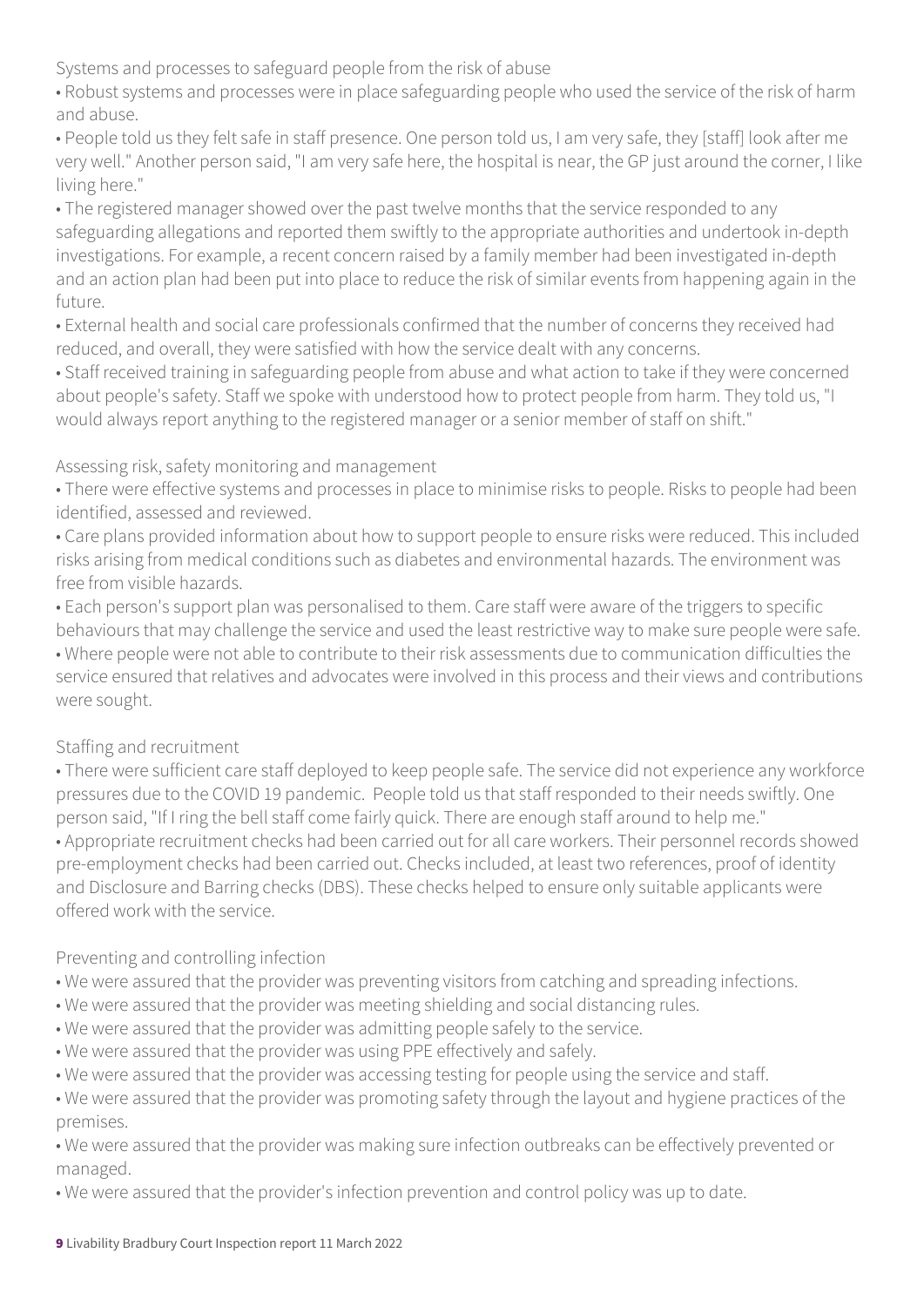#### Visiting care homes

• The service supported relatives to visit people who used the service. They set aside a spare room which can be used by people and relatives. The service also supported people to visit their relatives and friends in the community or local parks.

#### Vaccinations as Conditions of Deployment

• From 11 November 2021 registered persons must make sure all care home workers and other professionals visiting the service are fully vaccinated against COVID-19, unless they have an exemption or there is an emergency. We checked to make sure the service was meeting this requirement.

• The Government has announced its intention to change the legal requirement for vaccination in care homes, but the service was meeting the current requirement to ensure non-exempt staff and visiting professionals were vaccinated against COVID-19.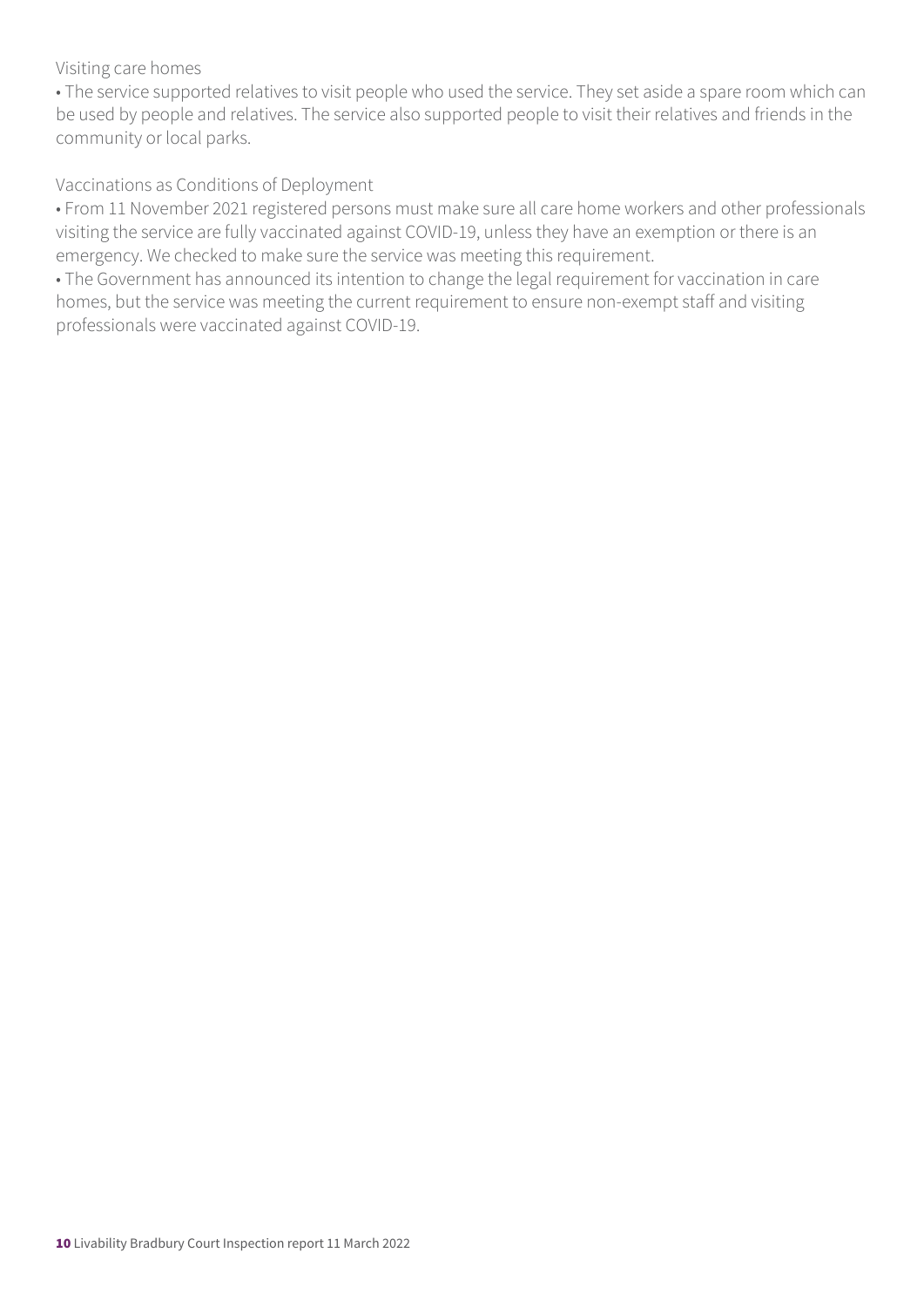### Is the service effective?

# Our findings

Effective – this means we looked for evidence that people's care, treatment and support achieved good outcomes and promoted a good quality of life, based on best available evidence.

At our last inspection we rated this key question requires improvement. At this inspection the rating has changed to good. This meant people's outcomes were consistently good, and people's feedback confirmed this.

Assessing people's needs and choices; delivering care in line with standards, guidance and the law

- Peoples care needs were assessed regularly to ensure the care was provided in line with their preference and the service was meeting their needs.
- People's assessed needs formed part of their support plans and risk assessments. Agreed goals of care were delivered in line with standards, guidance and the law.
- People's assessments covered a wide range of areas including their choices and preferences. People told us they received the care they needed, and their choices and preferences were responded to. One person said, "They [staff] talk to me about I need and we would look at things how we can improve this."

Staff support: induction, training, skills and experience

- Care staff had the appropriate skills and training. They demonstrated good knowledge and skills necessary for their role. We were able to view training documentation that confirmed the required competencies had been achieved.
- New staff completed an induction using the Care Certificate framework before starting work. The Care Certificate is a method of inducting care staff in the fundamental skills and knowledge expected within a care environment.
- The registered manager told us newly employed care workers also shadowed experienced members of staff until they felt confident to provide care on their own. This ensured they were prepared before they carried out their first visit to people's homes.
- We saw records confirming that supervision and support were being provided. Care staff who had been at the service for longer than a year also received an annual appraisal.

Supporting people to eat and drink enough to maintain a balanced diet

- People who used the service were appropriately supported to eat and drink and maintain a healthy and well-balanced diet.
- People who used the service told us that they enjoyed their meals and were able to choose what they wanted to eat. One person said, "I am safe, the food is fine it has improved, I can make a choice of what I want to eat."
- We observed mealtimes and noticed that they were relaxed and if people required assistance to eat their meals staff supported them appropriately.
- People who required to have a specific diet due to their health care conditions had support guidance and risk assessments formulated which ensured staff supported them in accordance to their needs.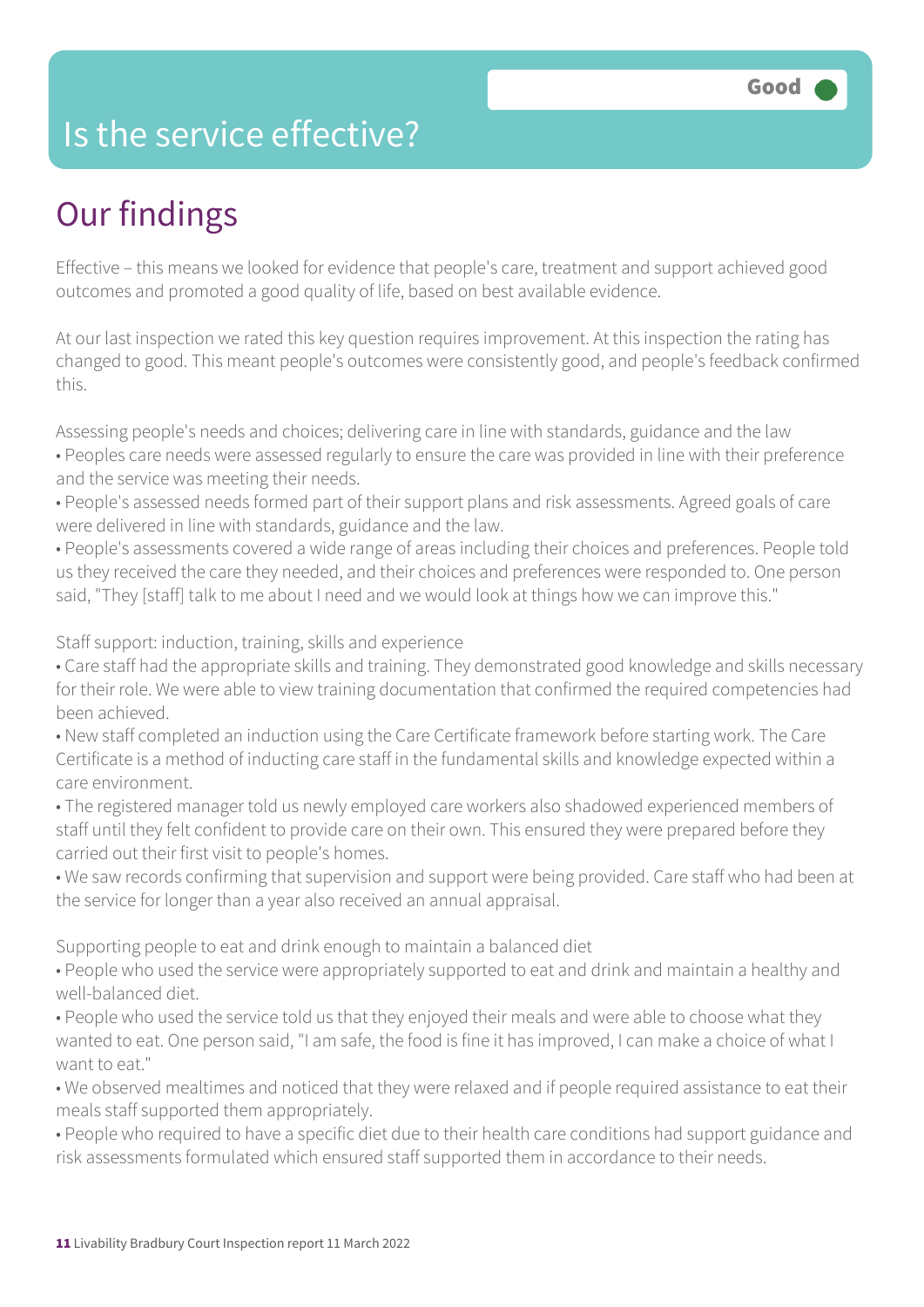Staff working with other agencies to provide consistent, effective, timely care; Supporting people to live healthier lives, access healthcare services and support

• People's health needs were met. The management and staff were knowledgeable of people's physical and mental health needs. They knew when to seek specialist input and how to obtain it. People's support plans identified their needs and input from a range of professionals, including GP, speech and language therapists and occupational therapists.

• Each person was registered with a GP and had an annual health check. An annual health check provides an important means for routinely checking the general health status of adults with learning disabilities.

• People with learning disabilities and autistic people had a health action plan (HAP) that was reviewed regularly. Each HAP included as a minimum a health checklist, including COVID 19 vaccination, health professional contacts and details of medication and other treatments.

Adapting service, design, decoration to meet people's needs

• Bradbury Court is a well-adapted and designed home suitable for people's needs. Communal areas were spacious and easy to access independently by people using wheelchairs. While Bradbury Court was a larger than usual care home for people with learning disabilities and autistic people it still maintained attributes required for people to use the home independently. For example, throughout the home were signs and pictures helping people getting a better understanding what each room was used for. Activities provided were suitable for people with or without a learning disability and tailored to individual needs.

• All rooms had en-suite facilities and a small kitchenette which allowed people to prepare small meals independently and store personal food items if they wanted to.

• People who used the service personalised their rooms and decorations reflected their wishes and choices as well as any cultural preferences. For example, we saw in rooms posters of the football team they supported or pictures of their families and holidays they took part in before or while they lived at Bradbury Court.

• People at Bradbury Court had access to a sheltered and enclosed courtyard and the registered manager told us that they were currently in the process to seek funding for a BBQ area and sensory garden which can be accessed and used by people.

Ensuring consent to care and treatment in line with law and guidance

The Mental Capacity Act 2005 (MCA) provides a legal framework for making particular decisions on behalf of people who may lack the mental capacity to do so for themselves. The MCA requires that, as far as possible, people make their own decisions and are helped to do so when needed. When they lack mental capacity to take particular decisions, any made on their behalf must be in their best interests and as least restrictive as possible.

People can only be deprived of their liberty to receive care and treatment when this is in their best interests and legally authorised under the MCA.

In care homes, and some hospitals, this is usually through MCA application procedures called the Deprivation of Liberty Safeguards (DoLS).

We checked whether the service was working within the principles of the MCA, and whether any conditions on authorisations to deprive a person of their liberty had the appropriate legal authority and were being met.

• Where people lacked capacity to make some decisions the service applied for a DoLS authorisation from the placing authority. Currently five people had a DoLS authorisation in place. The registered manager had a clear system in place to ensure that the authorisations were reviewed and renewed within the given time scale.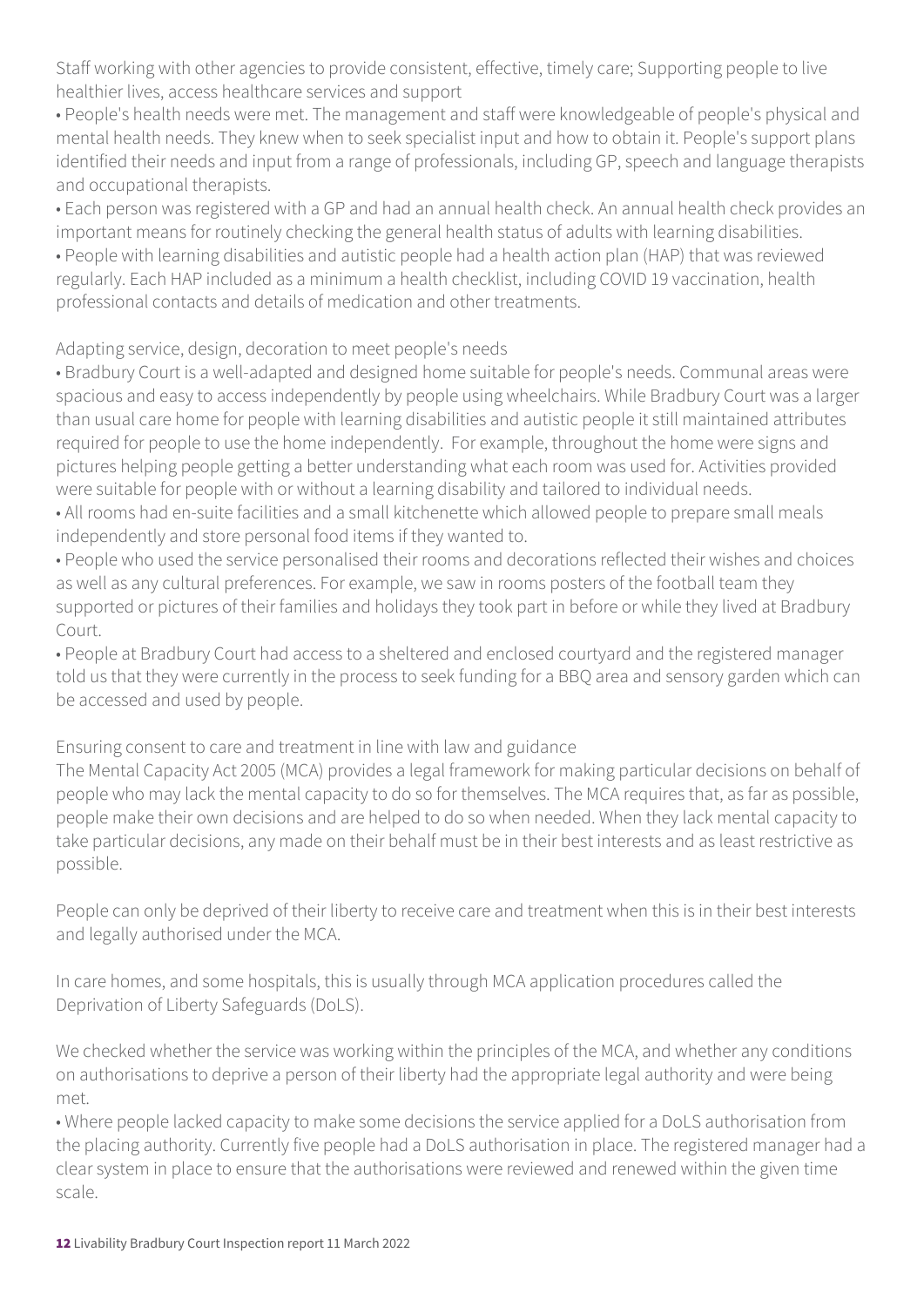• People told us that they were able to make their own decisions and staff would ask them if they wanted to have support and assistance.

• The service had a service user champion, this was a person using the service, who will advocate for the people living at Bradbury Court and attends meetings with the wider organisation.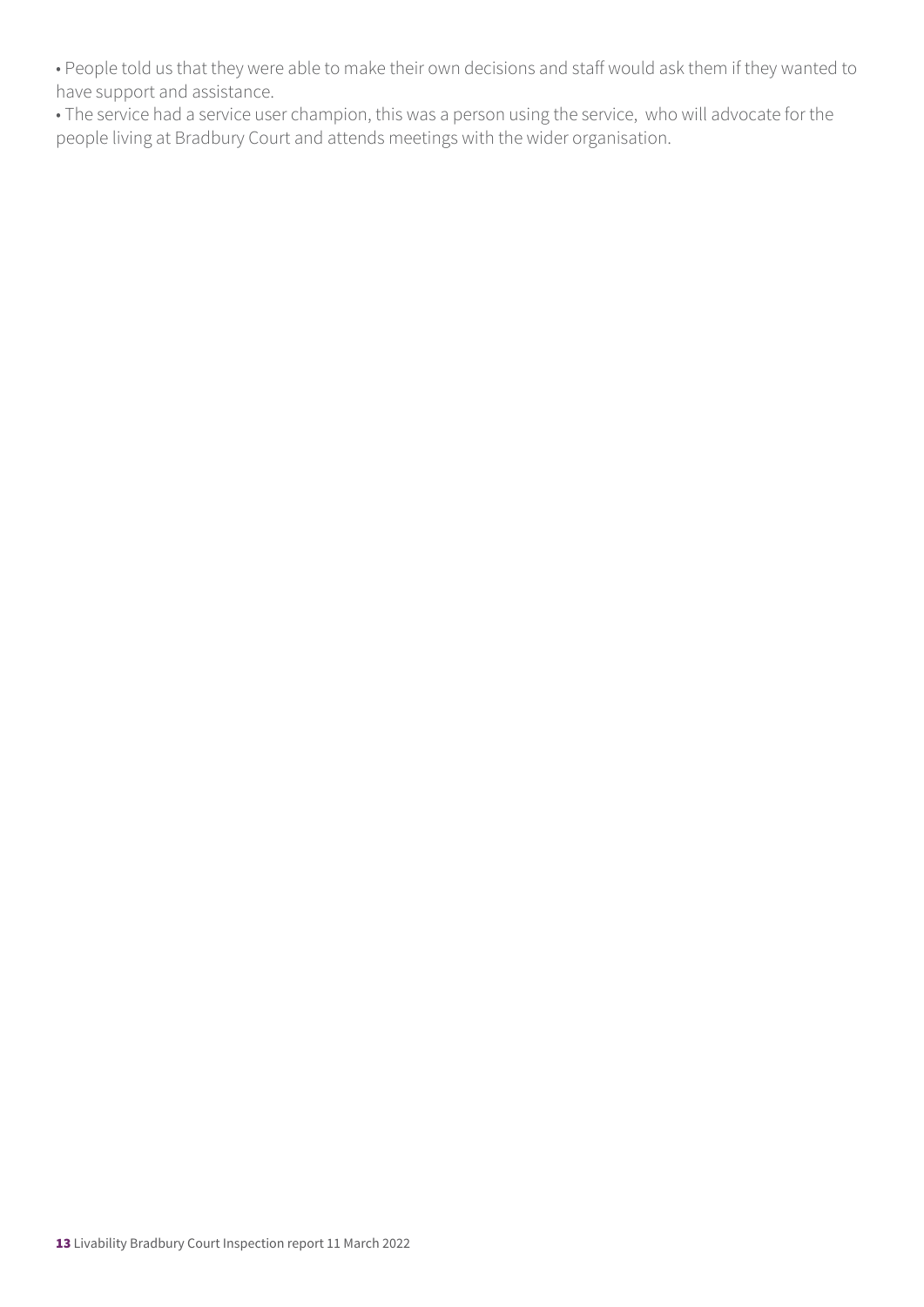### Is the service well-led?

# Our findings

Well-led – this means we looked for evidence that service leadership, management and governance assured high-quality, person-centred care; supported learning and innovation; and promoted an open, fair culture.

At our last inspection we rated this key question requires improvement. At this inspection the rating has changed to good. This meant the service was consistently managed and well-led. Leaders and the culture they created promoted high-quality, person-centred care.

Managers and staff being clear about their roles, and understanding quality performance, risks and regulatory requirements

• During our inspection in September 2019 we found the service was not well-led and we rated the provider as 'Requires Improvement' in this key question. This was because further improvements were required. The provider's systems and processes did not enable improvement. At this inspection we found that progress had been made.

• We found that the service had implemented robust quality monitoring systems for a wide range of issues. This include regular infection control audits, medicines audits and Health and Safety audits. Records viewed were robust and effective and demonstrated evidence that actions were documented and followed up until they were completed.

• The culture and vision of Bradbury Court was to engage and involve people in the service. They demonstrated this by having a champion elected by people who used the service to advocate and speak on their behalf.

• The registered manager and her deputy were passionate and committed to providing quality care. They were knowledgeable about regulatory requirements and issues relating to the quality of the service. People who used the service spoke positive about the home and told us that the service had improved since our last inspection.

• People who used the service described the managers in complimentary terms. For example, one person said, "[Name] is always around and her door is always open."

Promoting a positive culture that is person-centred, open, inclusive and empowering, which achieves good outcomes for people

• People confirmed care was planned to meet their needs, preferences and interests. One person told us, "I am happy with my care, staff come around to talk to me about it, but I can't remember how often. I am happy with what is written in my care plan it is relevant to me."

• There was a range of formal systems to ensure people had choice and control over their care. People participated in regular meetings and a person appointed by people who used the service attends meetings with the provider to raise any issues relevant to people living at Bradbury Court. For example, some people at Bradbury Court expressed the wish for the service to become a supported living service and this had been discussed with the registered manager and registered provider.

How the provider understands and acts on the duty of candour, which is their legal responsibility to be open and honest with people when something goes wrong